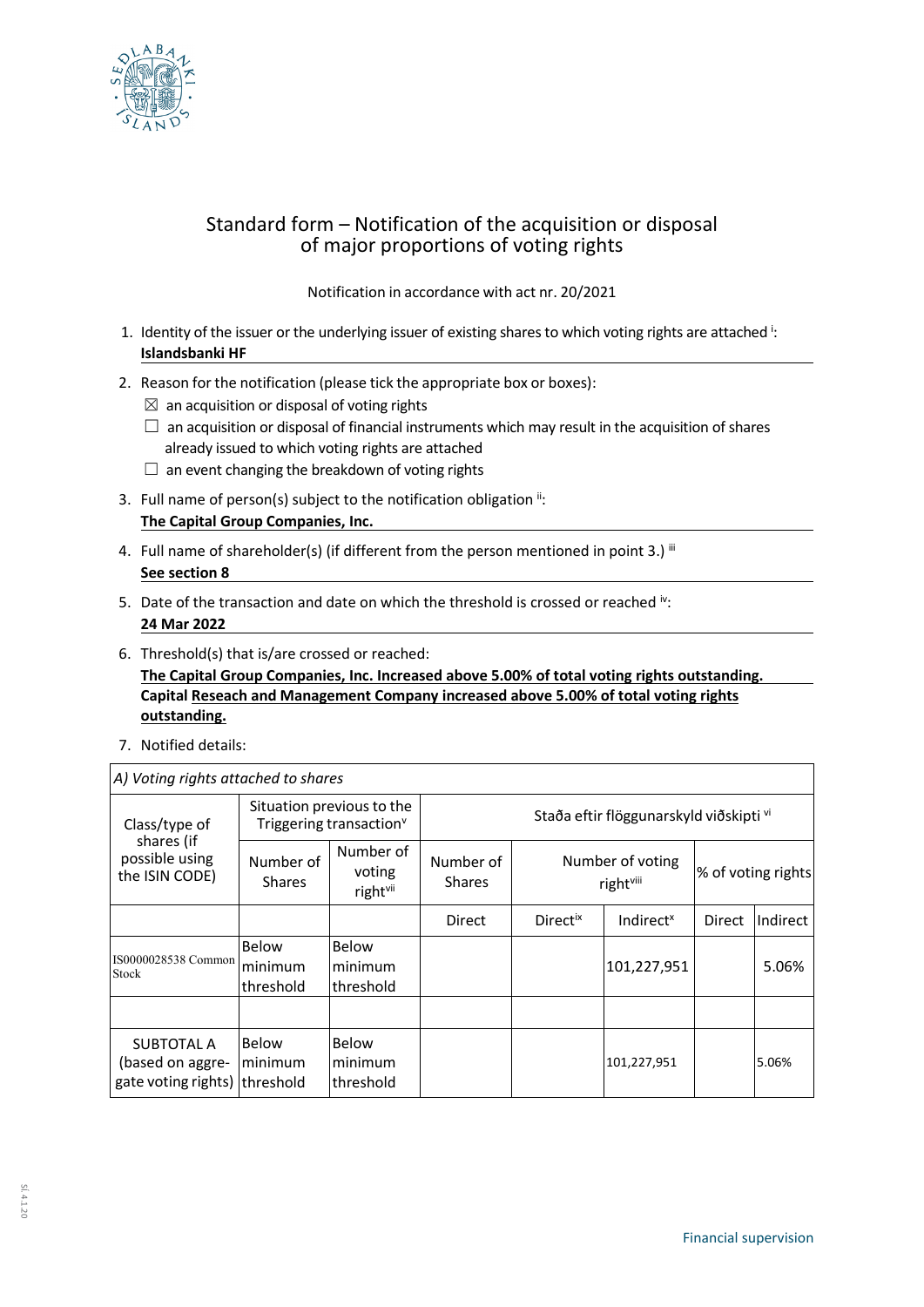| $\beta$ ) Financial Instruments in accordance with Article 14(1)a of Act nr. 20/2021 |                                   |                                                                                                                                           |  |                    |  |
|--------------------------------------------------------------------------------------|-----------------------------------|-------------------------------------------------------------------------------------------------------------------------------------------|--|--------------------|--|
| Resulting situation after the triggering transactionxi <sup>xi</sup>                 |                                   |                                                                                                                                           |  |                    |  |
| Type of financial<br>instrument                                                      | Expiration<br>Date <sup>xii</sup> | Number of voting rights<br>that may be acquired<br>Exercise/Conversion<br>Period/Date xiii<br>if the instrument is<br>exercised/converted |  | % of voting rights |  |
| N/A                                                                                  |                                   |                                                                                                                                           |  |                    |  |
|                                                                                      |                                   |                                                                                                                                           |  |                    |  |
|                                                                                      | <b>SUBTOTAL B</b>                 | (in relation to all expiration dates)                                                                                                     |  |                    |  |

|                                                                      |                         | $C$ ) Financial Instruments in accordance with Article 14(1)b of Act nr. 20/2021 |                                       |                            |                       |  |
|----------------------------------------------------------------------|-------------------------|----------------------------------------------------------------------------------|---------------------------------------|----------------------------|-----------------------|--|
| Resulting situation after the triggering transactionxi <sup>xi</sup> |                         |                                                                                  |                                       |                            |                       |  |
| Type of financial<br>instrument                                      | Expiration<br>Date Xiii | Exercise/Conversion<br>Period/Date xiv                                           | Physical<br>orsettlement              | Number of<br>voting rights | % of voting<br>rights |  |
|                                                                      |                         |                                                                                  |                                       |                            |                       |  |
|                                                                      |                         |                                                                                  |                                       |                            |                       |  |
|                                                                      |                         | SUBTOTAL C                                                                       | (in relation to all expiration dates) |                            |                       |  |

| Total (A+B+C) [if applicable] | Number of voting rights | % of voting rights |
|-------------------------------|-------------------------|--------------------|
| 101,227,951                   | 101,227,951             | 5.06%              |

8. Chain of controlled undertakings through which the voting rights and/or the financial instruments are effectively held, if applicable xv:

| <b>Name</b>                             | % of voting rights if it<br>equals or is higher than the<br>notifiable threshold | % of voting rights through<br>financial instruments if it<br>equals or is higher than the<br>notifiable threshold | Total of both if it equals or<br>is higher than the<br>notifiable threshold |
|-----------------------------------------|----------------------------------------------------------------------------------|-------------------------------------------------------------------------------------------------------------------|-----------------------------------------------------------------------------|
| Capital Research and Management Company | 5.06%                                                                            |                                                                                                                   | $5.06\%$                                                                    |
| Total                                   | 5.06%                                                                            |                                                                                                                   | 5.06%                                                                       |

9. In case of proxy voting:

Proxy voting [name of the proxy holder]

will cease to hold [number] \_\_\_\_\_\_\_\_\_\_ voting rights as of [date] \_\_\_\_\_\_\_\_

10.Additional information: The Capital Group Companies, Inc. ("CGC") is the parent company of Capital Research and Management Company ("CRMC") and Capital Bank & Trust Company ("CB&T"). CRMC is a U.S.-based investment management company that serves as investment manager to the American Funds family of mutual funds, other pooled investment vehicles, as well as individual and institutional clients. CRMC and its investment manager affiliates manage equity assets for various investment companies through three divisions, Capital Research Global Investors, Capital International Investors and Capital World Investors. CRMC is the parent company of Capital Group International, Inc. ("CGII"), which in turn is the parent company of five investment management companies ("CGII management companies"): Capital International, Inc., Capital International Limited, Capital International Sàrl, Capital International K.K., and Capital Group Private Client Services, Inc. CGII management companies and CB&T primarily